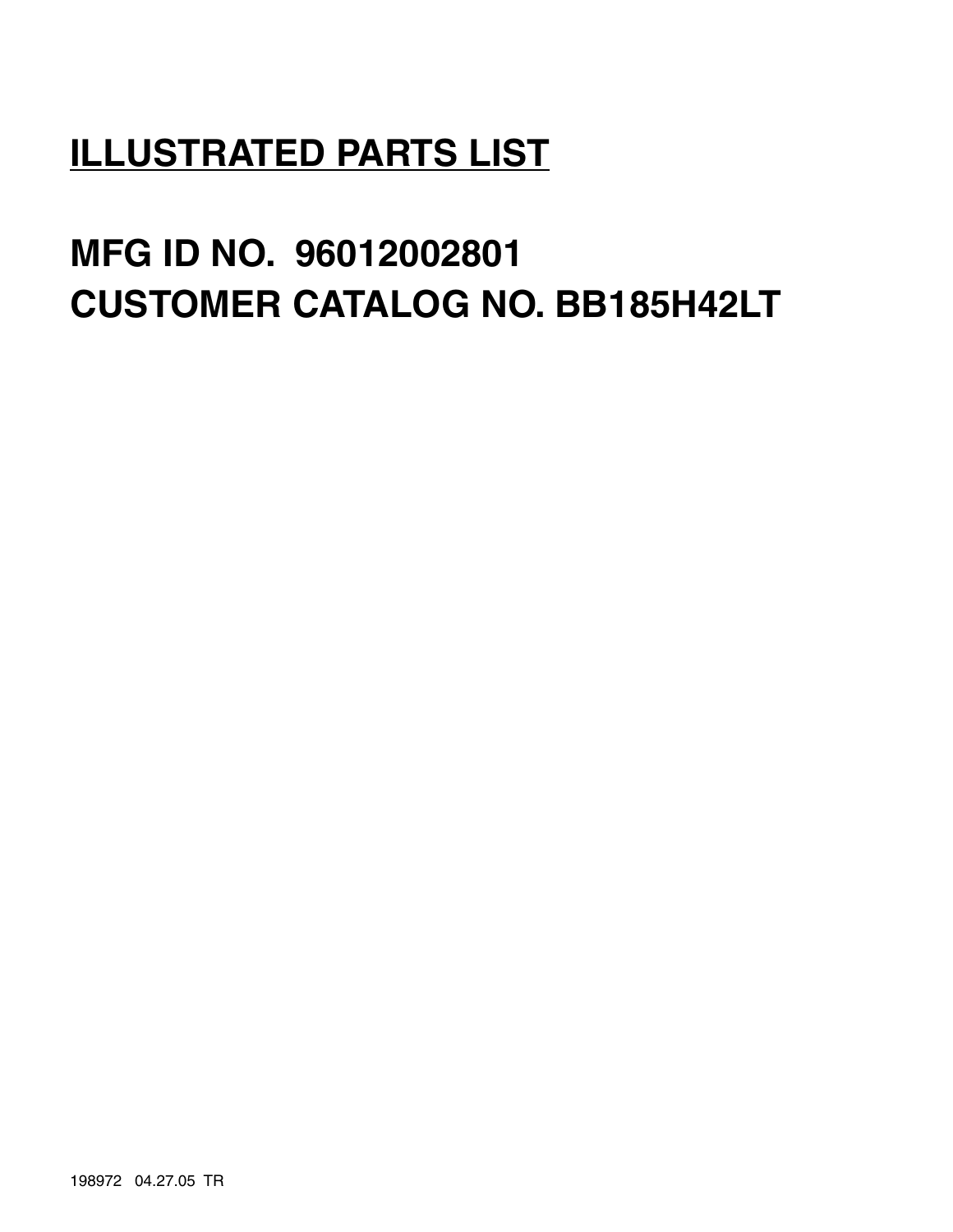#### **DECALS**

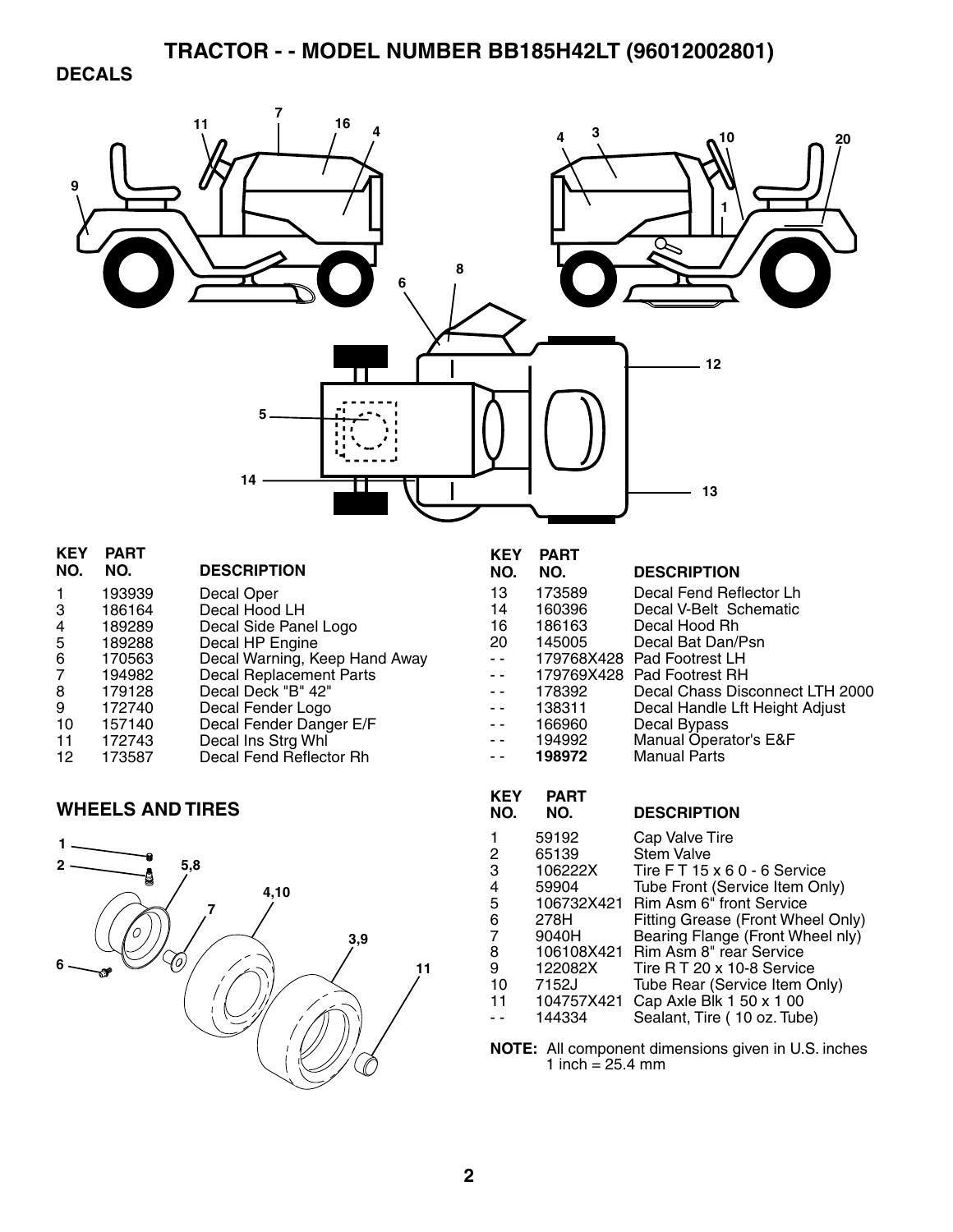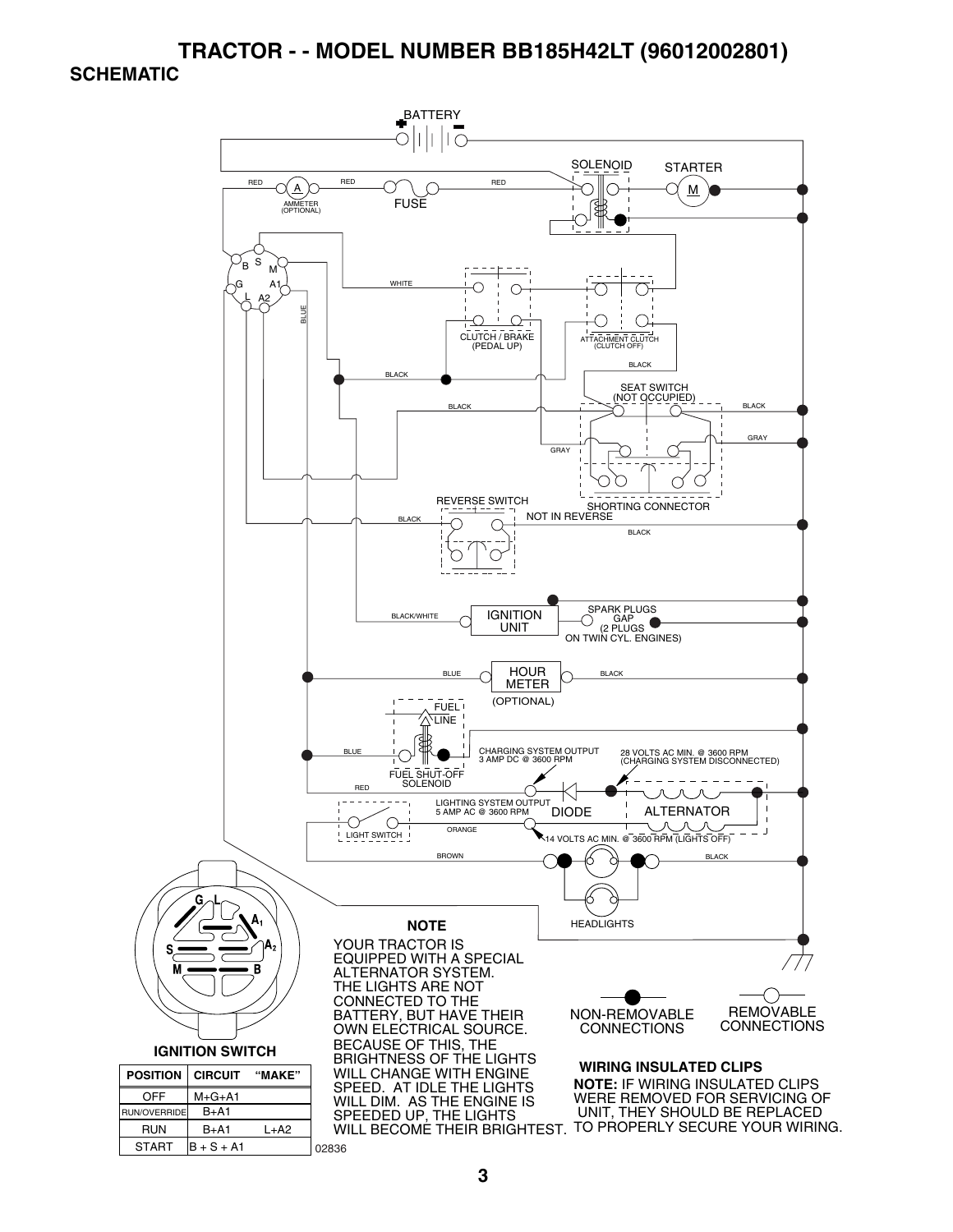**TRACTOR - - MODEL NUMBER BB185H42LT (96012002801) ELECTRICAL** 

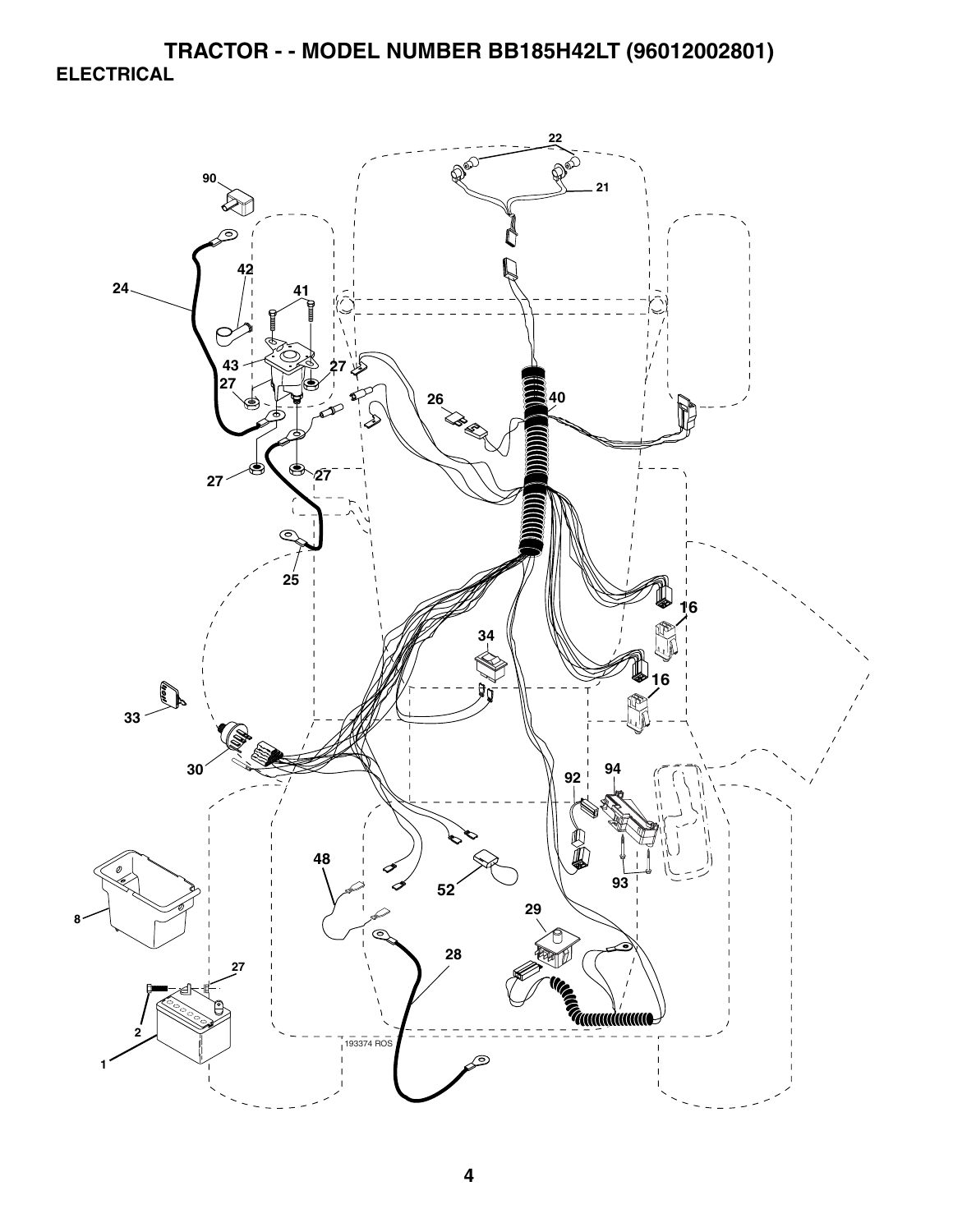## **TRACTOR - - MODEL NUMBER BB185H42LT (96012002801) ELECTRICAL**

| <b>KEY</b><br>NO. | <b>PART</b><br>NO.      | <b>DESCRIPTION</b>                                    |
|-------------------|-------------------------|-------------------------------------------------------|
|                   |                         |                                                       |
| 1                 | 163465                  | Battery                                               |
| 2                 | 74760412                | Bolt Hex Hd 1/4-20 unc x 3/4                          |
| 8                 | 176689                  | <b>Box Battery</b>                                    |
| 16                | 176138                  | Switch Interlock                                      |
|                   | 21 183759               | <b>Harness Socket Light</b>                           |
|                   | 22 4152J                | Bulb, Light # 1156                                    |
|                   | 24 4799J                | <b>Cable Battery</b>                                  |
|                   | 25 146147               | Cable Battery 6 Ga. Red w/16 wire 44"                 |
|                   | 26 175158               | Fuse                                                  |
|                   | 27 73510400             | Nut Keps Hex 1/4-20 unc<br>Cable Ground 12" Blk 6 Ga. |
|                   | 28 4207J                | <b>Switch Seat</b>                                    |
|                   | 29 192749               | Switch Ign                                            |
|                   | 30 193350               | Key Ign Molded Generic                                |
|                   | 33 140401<br>34 110712X | Switch Light/Reset                                    |
|                   | 40 193374               | Harness Ign                                           |
|                   | 41 71110408             | Bolt Fin Hex 1/4-20 unc x 1/2                         |
| 42                | 131563                  | <b>Cover Terminal Red</b>                             |
| 43 —              | 178861                  | Solenoid                                              |
|                   | 48 140844               | Adapter Ammeter                                       |
| 52                | 141940                  | Protection Loop                                       |
|                   | 90 180449               | Cover Terminal                                        |
|                   | 92 193465               | Harness Pigtail Reverse Switch                        |
|                   | 93 192540               | Screw Plastite 10-14 x 2.0                            |
| 94                | 191834                  | Module Reverse ROS                                    |

**NOTE:** All component dimensions given in U.S. inches 1 inch  $= 25.4$  mm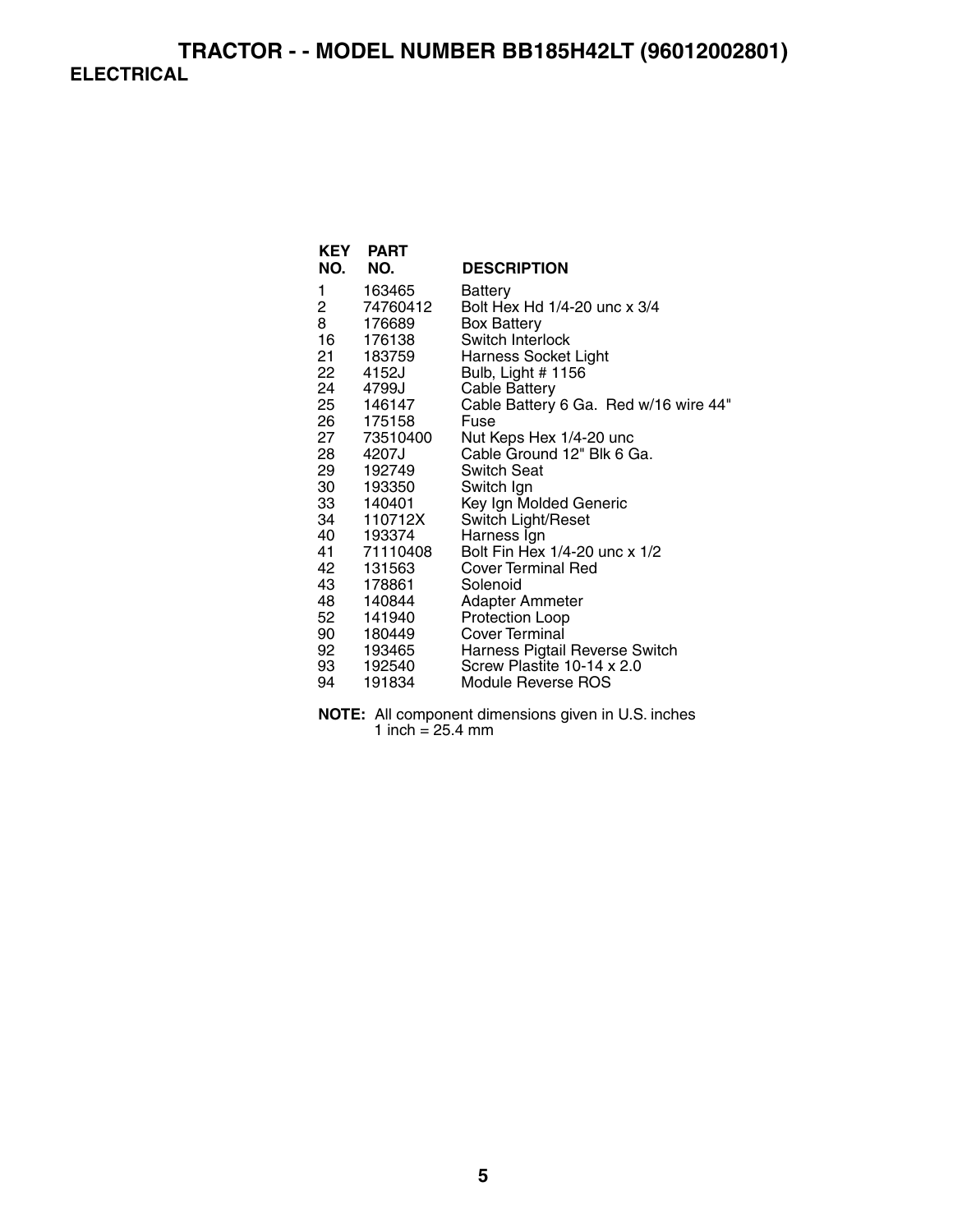**CHASSIS** 

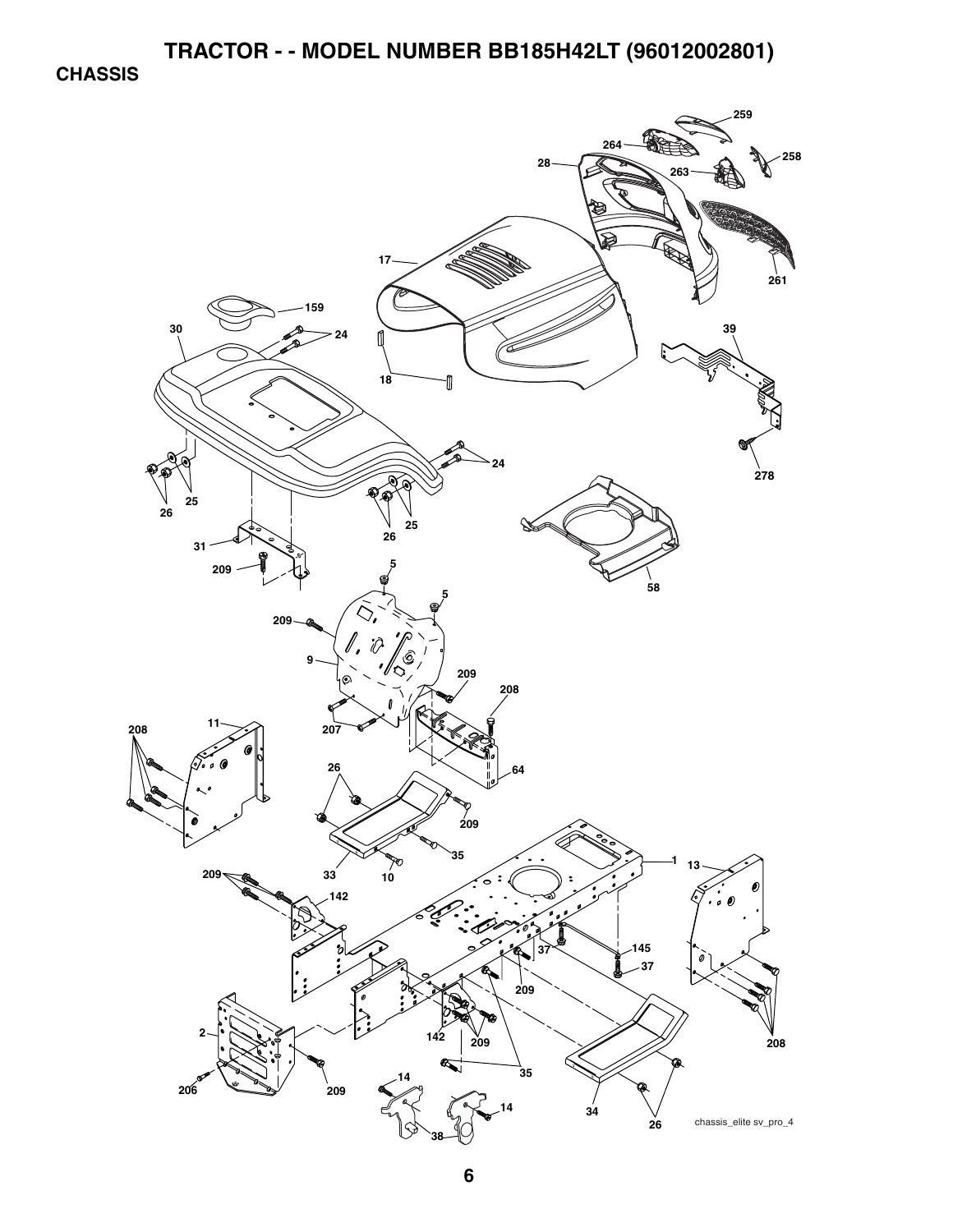**CHASSIS** 

| <b>KEY</b><br>NO. | <b>PART</b><br>NO.             | <b>DESCRIPTION</b>                                                                       |
|-------------------|--------------------------------|------------------------------------------------------------------------------------------|
| 1<br>2            | 174619<br>176554               | Chassis<br>Drawbar                                                                       |
| 5<br>9            | 155272<br>193510X010 Dash P/L  | <b>Bumper Hood/Dash</b>                                                                  |
| 10                | 72140608                       | Bolt Carriage 3/8-16 x 1                                                                 |
| 11                | 174996                         | Panel Dash Lh                                                                            |
| 13<br>14          | 17490608                       | 179174X010 Panel Dash Rh<br>Screw Thdrol 3/8-16 x 1/2                                    |
| 17                | 183393X428 Hood                |                                                                                          |
| 18                | 184921                         | <b>Bumper Hood</b>                                                                       |
| 24                | 74780616<br>19131312           | Bolt Fin Hex 3/8-16 unc x 1 Gr. 5                                                        |
| 25                | 19131312                       | Washer 13/32 x 13/16 x 12 Ga.                                                            |
| 26<br>28          | 73800600<br>183828             | Nut Lock Hex W/Ins 3/8-16 unc<br>Grille/Lens Asm (Includes Nos. 258, 259, 261, 263, 264) |
| 30                | 192528X428 Fender              |                                                                                          |
| 31                | 136619                         | <b>Bracket Fender</b>                                                                    |
| 33                | 179716X428 Footrest LH         |                                                                                          |
| 34                | 179717X428 Footrest RH         |                                                                                          |
| 35<br>37          | 72110606                       | Bolt RDHD SHT SQNK 3/8-16 x 3/4<br>Screw Thdrol 6/16-18 x 1/2 TYT                        |
| 38                | 17490508<br>175710             | <b>Bracket Asm Pivot Mower Rear</b>                                                      |
| 39                | 174714                         | <b>Bracket Pivot</b>                                                                     |
| 58                | 184322                         | Duct Air                                                                                 |
| 64                | 154798                         | Dash Lower STLT                                                                          |
| 142               | 175702                         | <b>Plate Reinforcement STLT</b>                                                          |
| 145<br>159        | 156524<br>169473X428 Cupholder | Rod Pivot Chassis/Hood                                                                   |
| 206               | 170165                         | Bolt Shoulder 5/16-18                                                                    |
| 207               | 17670508                       | Screw Thdrol 5/16-18 x 1/2                                                               |
| 208               | 17670608                       | Screw Thdrol 3/8-16 x 1/2                                                                |
| 209               | 17000612                       | Screw Hexwsh Thdr 3/8-16 x 3/4                                                           |
| 258<br>259        |                                | 183835X599 Lens Grille Pro RH<br>183834X599 Lens Grille Pro LH                           |
| 261               | 183829X428 Insert Grille       |                                                                                          |
| 263               | 183833                         | <b>Bezel Grille RH</b>                                                                   |
| 264               | 183832                         | <b>Bezel Grille LH</b>                                                                   |
| 278               | 191611                         | Screw 10 x 3/4 Single Lead Hex                                                           |
| $ -$              | 5479J                          | Plug BTN BIK                                                                             |
| $ -$              | 187801                         | <b>Plug Dome Plastic</b>                                                                 |

**NOTE:** All component dimensions given in U.S. inches 1 inch = 25.4 mm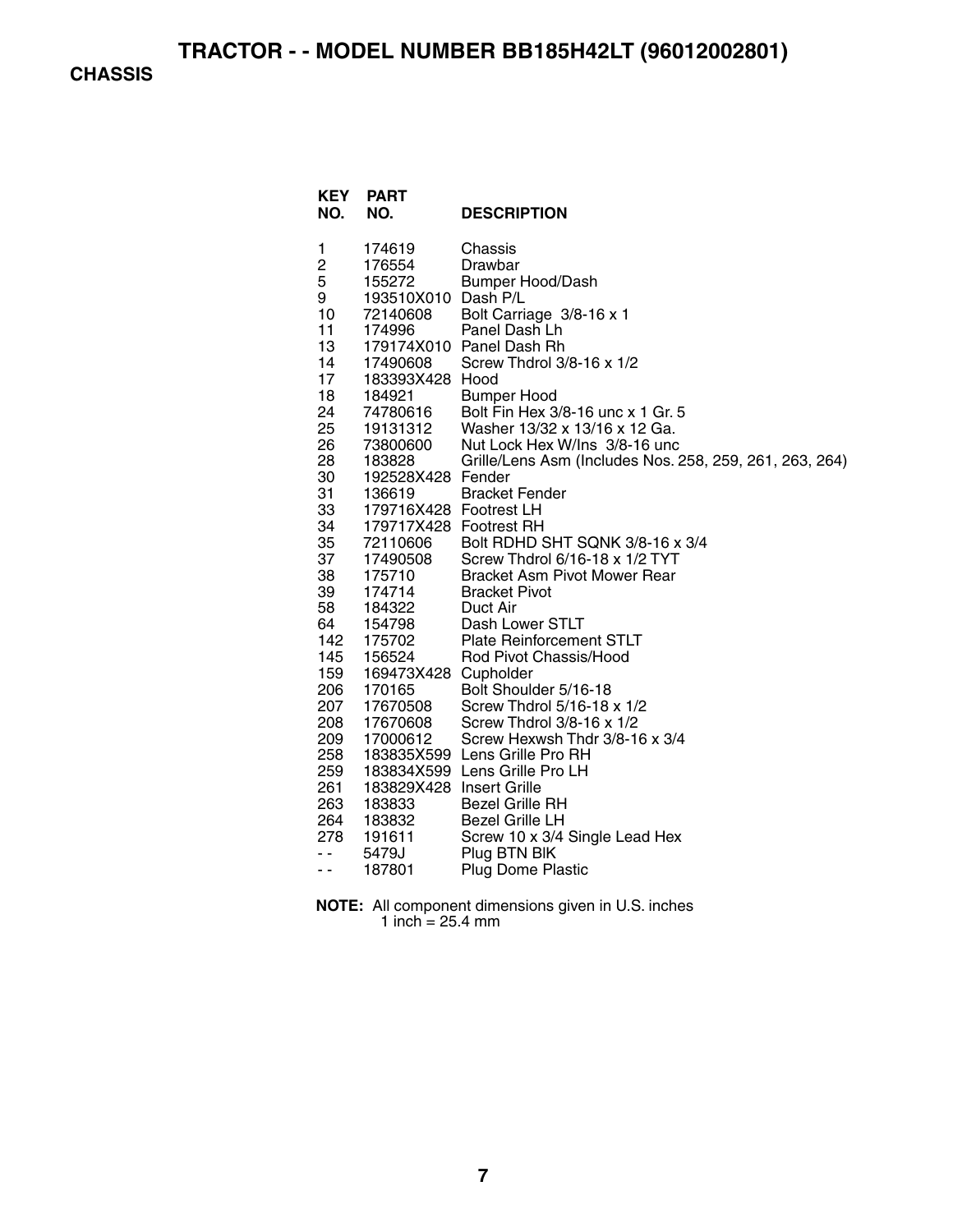**DRIVE** 

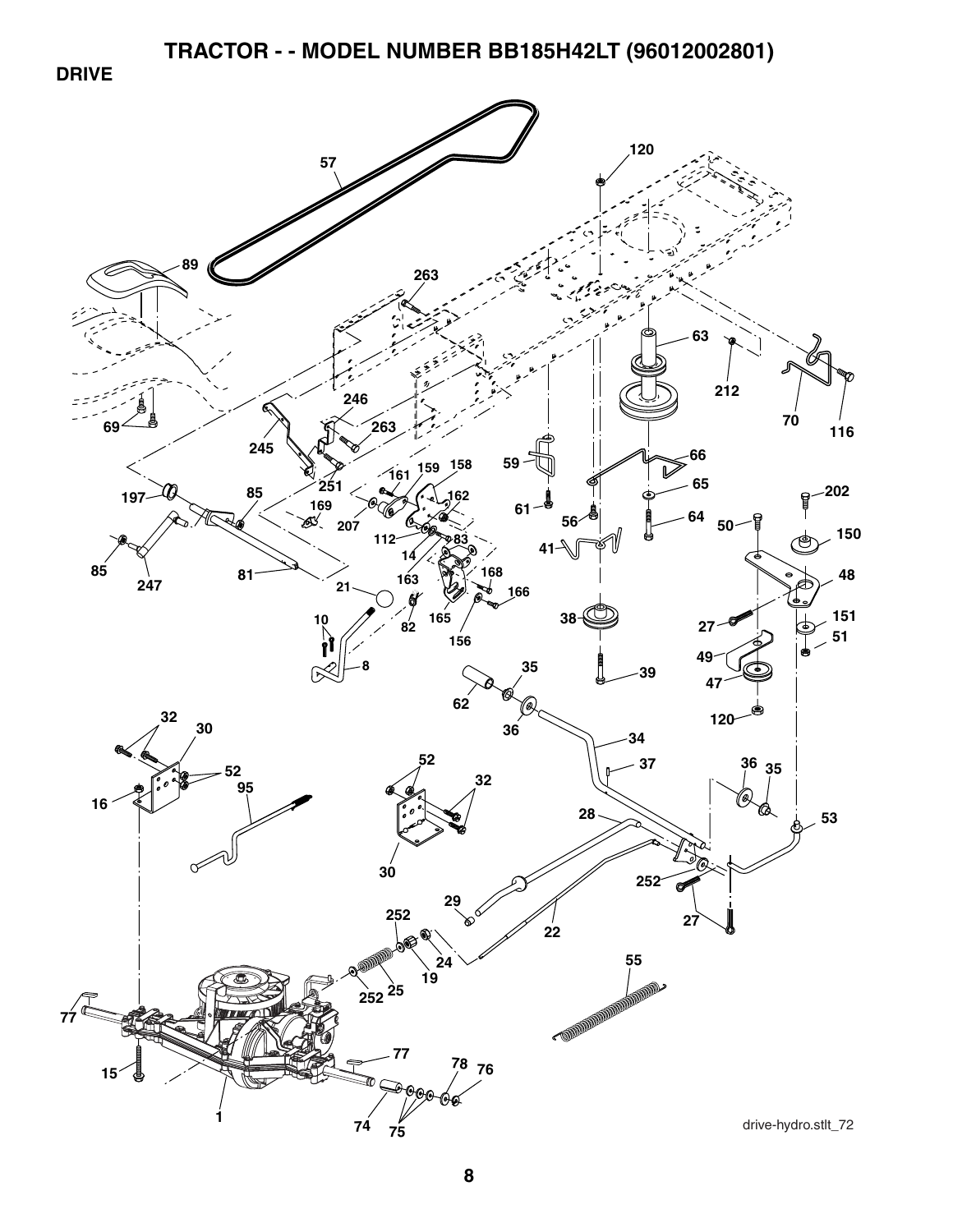#### **DRIVE**

| <b>KEY</b><br>NO. | <b>PART</b><br>NO. | <b>DESCRIPTION</b>                                                            |
|-------------------|--------------------|-------------------------------------------------------------------------------|
| 1                 |                    | Transaxle Peerless LTH 2000<br>(Order Parts From Transaxle Manu-<br>facturer) |
| 8                 | 192706             | <b>Rod Shift</b>                                                              |
| 10                | 76020416           | Pin Cotter 1/8 x 1 CAD                                                        |
| 14                | 10040400           | Washer Lock Hvy Helical                                                       |
| 15                | 74490544           | Bolt, Hex FLGHD 5/16-18 Gr. 5                                                 |
| 16                | 73800500           | Nut Lock Hex W/Ins 5/16-18 unc                                                |
| 19                | 73800600           | Nut Lock Hex W/Wsh 3/8-16 unc                                                 |
| 21                | 140845             | Knob, Round 1/2-13                                                            |
| 22                | 178141             | Rod, Brake Hydro                                                              |
| 24                | 73350600           | Nut                                                                           |
| 25                | 106888X            | Spring, Brake Rod                                                             |
| 27                | 76020412           | Pin Cotter 1/8 x 3/4 CAD.                                                     |
| 28                | 175765             | Rod, Parking Brake                                                            |
| 29                | 71673              | Cap, Parking Brake                                                            |
| 30                | 169592             | Bracket, Transaxle                                                            |
| 32                | 74760512           | Bolt Hex Hd 5/16-18 unc x 3/4                                                 |
| 34                | 175578             | Shaft, Foot Pedal                                                             |
| 35                | 120183X            | Bearing, Nylon                                                                |
| 36                | 19211616           | Washer                                                                        |
| 37                | 1572H              | Pin, Roll                                                                     |
| 38                | 179114             | Pulley, Composite                                                             |
| 39<br>41          | 72110622<br>175556 | Bolt Rdhd 3/8-16 unc x 2-3/4 Gr. 5                                            |
| 47                | 127783             | Keeper, Belt Idler<br>Pulley, Idler, V-Groove                                 |
| 48                | 154407             | <b>Bellcrank Clutch Grnd Drv STL</b>                                          |
| 49                | 123205X            | Retainer, Belt                                                                |
| 50                | 72110612           | Bolt Carr Sh 3/8-16 x 1-1/2 Gr. 5                                             |
| 51                | 73680600           | Nut Crownlock 3/8-16 unc                                                      |
| 52                | 73680500           | Nut Crownlock 5/16-18 unc                                                     |
| 53                | 105710X            | Link, Clutch                                                                  |
| 55                | 105709X            | Spring, Return, Clutch                                                        |
| 56                | 17060620           | Screw 3/8-16 x 1-1/4                                                          |
| 57                | 178138             | V-Belt, Ground Drive                                                          |
| 59                | 169691             | Keeper, Center Span                                                           |
| 61                | 17120614           | 875. Screw 3/8-16 x                                                           |
| 62                | 8883R              | Cover, Pedal                                                                  |
| 63                | 175410             | Pulley, Engine                                                                |
| 64                | 173937             | Bolt Hex 7/16-20 x 4 x Gr. 5-1.5 Thr                                          |
| 65                | 10040700           | Washer                                                                        |
| 66                | 154778             | Keeper Belt Engine                                                            |

| KEY<br>NO.                                                                                                                                                                                                                                                | <b>PART</b><br>NO.                                                                                                                                                                                                                                                                                                                                                                                                          | <b>DESCRIPTION</b>                                                                                                                                                                                                                                                                                                                                                                                                                                                                                                                                                                                                                                                                                                                                                                                                                                                                                                                                                                                                                       |
|-----------------------------------------------------------------------------------------------------------------------------------------------------------------------------------------------------------------------------------------------------------|-----------------------------------------------------------------------------------------------------------------------------------------------------------------------------------------------------------------------------------------------------------------------------------------------------------------------------------------------------------------------------------------------------------------------------|------------------------------------------------------------------------------------------------------------------------------------------------------------------------------------------------------------------------------------------------------------------------------------------------------------------------------------------------------------------------------------------------------------------------------------------------------------------------------------------------------------------------------------------------------------------------------------------------------------------------------------------------------------------------------------------------------------------------------------------------------------------------------------------------------------------------------------------------------------------------------------------------------------------------------------------------------------------------------------------------------------------------------------------|
| 69<br>70<br>74<br>75<br>76<br>77<br>78<br>81<br>82<br>83<br>85<br>89<br>95<br>112<br>116<br>120<br>150<br>151<br>156<br>158<br>159<br>161<br>162<br>163<br>165<br>166<br>168<br>169<br>197<br>202<br>207<br>212<br>245<br>246<br>247<br>251<br>252<br>263 | 142432<br>134683<br>137057<br>121749X<br>12000001<br>123583X<br>121748X<br>178139<br>165711<br>19171216<br>150360<br>192056X428<br>178134<br>19091210<br>72140608<br>73900600<br>175456<br>19133210<br>166002<br>165589<br>183900<br>72140406<br>73680400<br>74780416<br>165623<br>17490510<br>165492<br>165580<br>169613<br>72110614<br>169593<br>145212<br>178122<br>178121<br>181462<br>17060516<br>19131616<br>17000612 | Screw Hex 1/4 x 1/2 UNC<br>Guide Belt<br>Spacer, Axle<br>Washer 25/32 x 1-1/4 x 16 Ga.<br>E-Ring<br>Key, Square<br>Washer 25/32 x 1-5/8 x 16 Ga.<br>Shaft Asm. Cross Hydro<br>Spring Torsion T/A<br>Washer 17/32 x 3/4 x 16 Ga.<br>Nut Lock Center 1/4-28<br>Console, Shift<br>Disconnect Asm. Rod Bypass LTH<br>Washer 9/32 x 3/4 x 10 Ga.<br>Bolt RDHD SQNK 3/8-16 unc x 1<br>Nut Lock Flg 3/8-16 unc<br><b>Spacer Retainer</b><br>Washer 13/32 x 2 x 10 Ga.<br>Washer Srrted 5/16 ID x 1.125<br><b>Bracket Shift Mount</b><br>Hub Shift<br>Bolt Rdhd Sqnk 1/4-20 x 3/4 Gr. 5<br>Nut Crownlock 1/4-20 unc<br>Bolt Hex Fin 1/4-20 unc x 1 Gr. 5<br><b>Bracket Pivot Lever</b><br>Screw 5/16-18 x 5/8<br>Bolt Shoulder 5/16-18 x .561<br>Plate Fastening Lt<br>Nyliner Snap-In 5/8" ID<br>Bolt Carr Sh 3/8-16 x 1-3/4 Gr. 5<br>Washer Nyl 7/8 ID x .105<br>Nut Hex flange Lock<br>Strap Torque LH<br><b>Strap Torque RH</b><br>Link Shift Transaxle<br>Screw 5/16-18 x 1<br>Washer 13/32 x 1 x 16 Ga.<br>Screw Hex Wsh Thdr 3/8-16 x 3/4 |
|                                                                                                                                                                                                                                                           |                                                                                                                                                                                                                                                                                                                                                                                                                             |                                                                                                                                                                                                                                                                                                                                                                                                                                                                                                                                                                                                                                                                                                                                                                                                                                                                                                                                                                                                                                          |

**NOTE:** All component dimensions given in U.S. inches 1 inch = 25.4 mm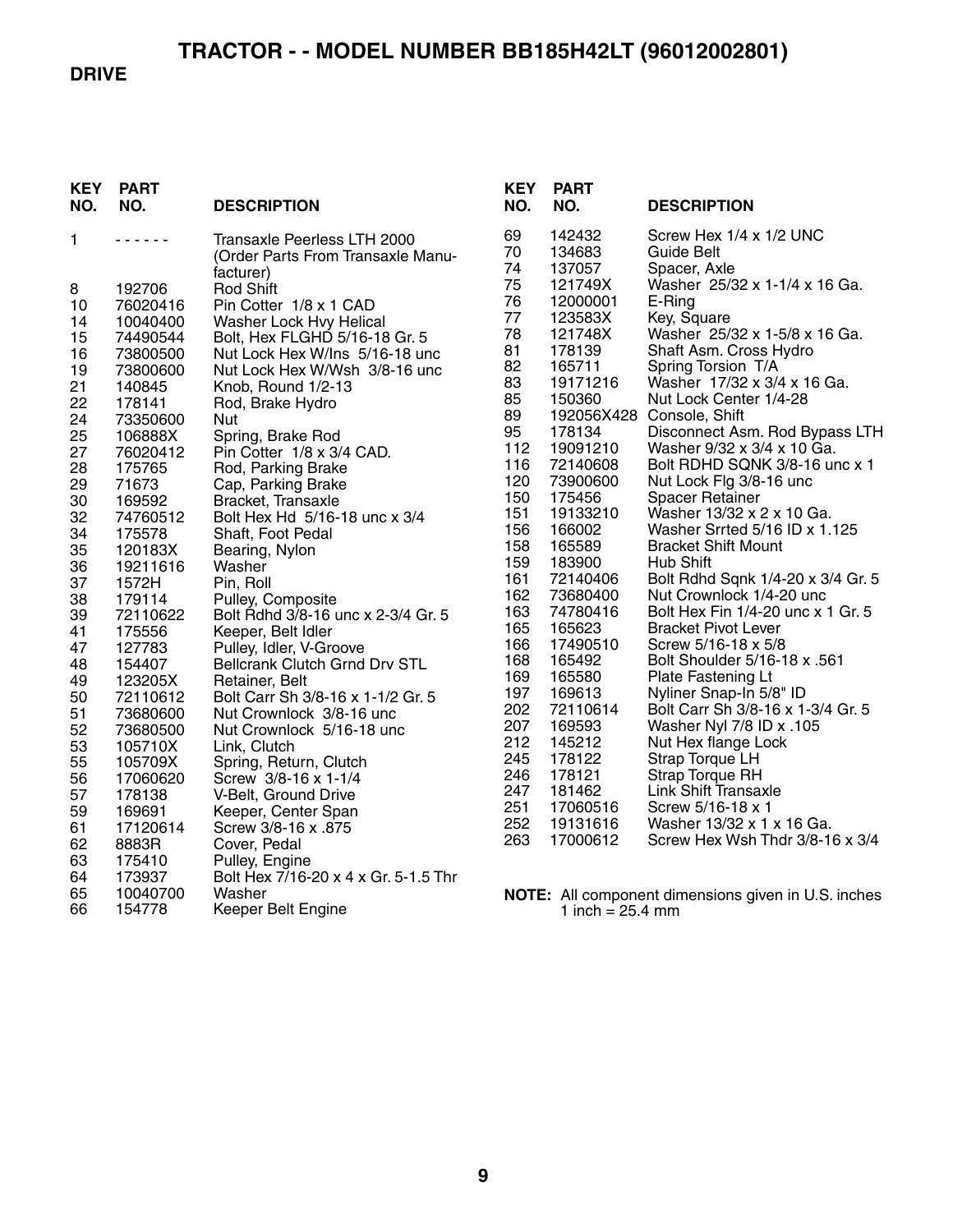# **TRACTOR - - MODEL NUMBER BB185H42LT (96012002801) STEERING ASSEMBLY**



steering\_pl.lt\_57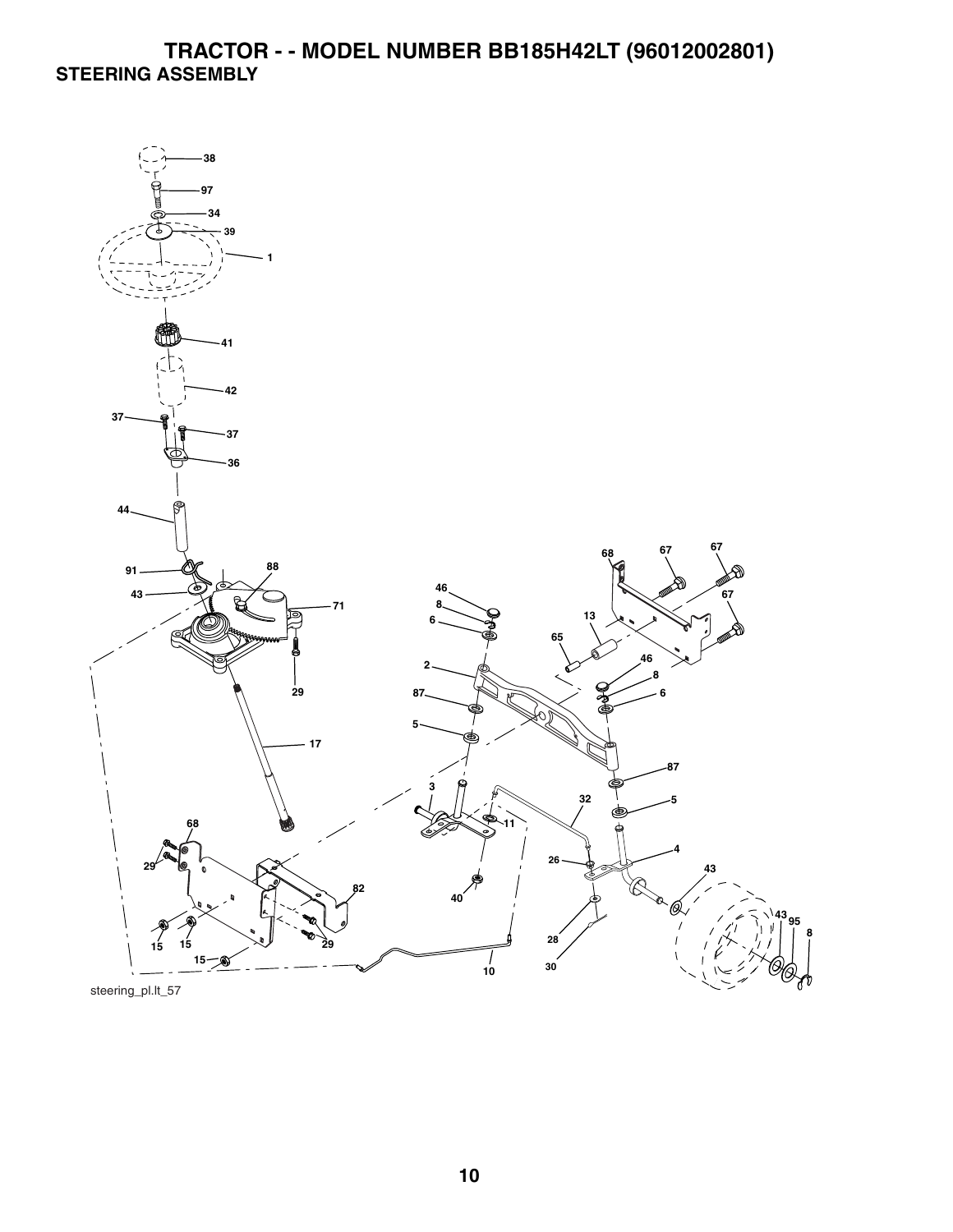**TRACTOR - - MODEL NUMBER BB185H42LT (96012002801) STEERING ASSEMBLY** 

| <b>KEY</b><br>NO. | PART<br>NO.           | <b>DESCRIPTION</b>                                           |
|-------------------|-----------------------|--------------------------------------------------------------|
| 1                 | 186093X428            | <b>Wheel Steering</b>                                        |
| $\frac{2}{3}$     | 184706                | Axle Asm                                                     |
|                   | 169840                | Spindle Asm LH                                               |
| 4                 | 169839                | Spindle Asm RH                                               |
| 5                 | 6266H                 | Bearing Race Thrust Harden                                   |
| 6                 | 121748X               | Washer 25/32 x 1-5/8 x 16 Ga.                                |
| 8                 | 12000029              | Ring Klip #t5304-75                                          |
| 10                | 175121                | Link Drag                                                    |
| 11<br>13          | 10040600<br>136518    | Washer Lock Hvy Hicl Spr 3/8<br>Spacer Brg Axle Front        |
| 15                | 145212                | Nut Hex Flange Lock                                          |
| 17                | 190753                | Shaft Asm Steering                                           |
| 26                | 126847X               | <b>Bushing Link Drag</b>                                     |
| 28                | 19131416              | Washer 13/32 x 7/8 x 16 Ga.                                  |
| 29                | 17000612              | Screw 3/8-16 x .75                                           |
| 30                | 76020412              | Pin Cotter 1/8 x 3/4                                         |
| 32                | 192757                | Rod Tie                                                      |
| 34                | 10040500              | Washer Lock Hvy Hicl Spr 5/16                                |
| 36                | 155099                | <b>Bushing Strg</b>                                          |
| 37                | 152927                | Screw                                                        |
| 38                | 186095X428            | Insert Cap Strg Wh                                           |
| 39                | 19113812              | Washer 11/32 ID x 2-3/8 OD 12 Ga.                            |
| 40                | 73540600              | Crownlock nut                                                |
| 41<br>42          | 186737                | <b>Adaptor Wheel Strg</b>                                    |
| 43                | 145054X428<br>121749X | Boot Steering Dash<br>Washer 25/32 x 1 1/4 x 16 Ga.          |
| 44                | 190752                | <b>Extension Steering Shaft</b>                              |
| 46                | 121232X               | Cap Spindle Fr Top Blk                                       |
| 65                | 160367                | Spacer Brace Axle                                            |
| 67                | 72110618              | Bolt RDHD SQNK 3/8-16 x 2 1/4                                |
| 71                | 175146                | <b>Steering Asm</b>                                          |
| 68                | 169827                | Axle, Brace                                                  |
| 82                | 169835                | Bracket Susp Chassis Front<br>Washer Flat .781 x 1 1/2 x .14 |
| 87                | 173966                |                                                              |
| 88                | 175118                | Bolt Shoulder 7/16-20 unc                                    |
| 91                | 175553                | <b>Clip Steering</b>                                         |
| 95                | 188967                | Washer Harden .739 x 1.637 x .060                            |
| 97                | 74780564              | Bolt 5/16-18 unc x 4" L Gr. 5                                |

| NOTE: All component dimensions given in U.S. inches |  |  |
|-----------------------------------------------------|--|--|
| 1 inch = $25.4 \text{ mm}$                          |  |  |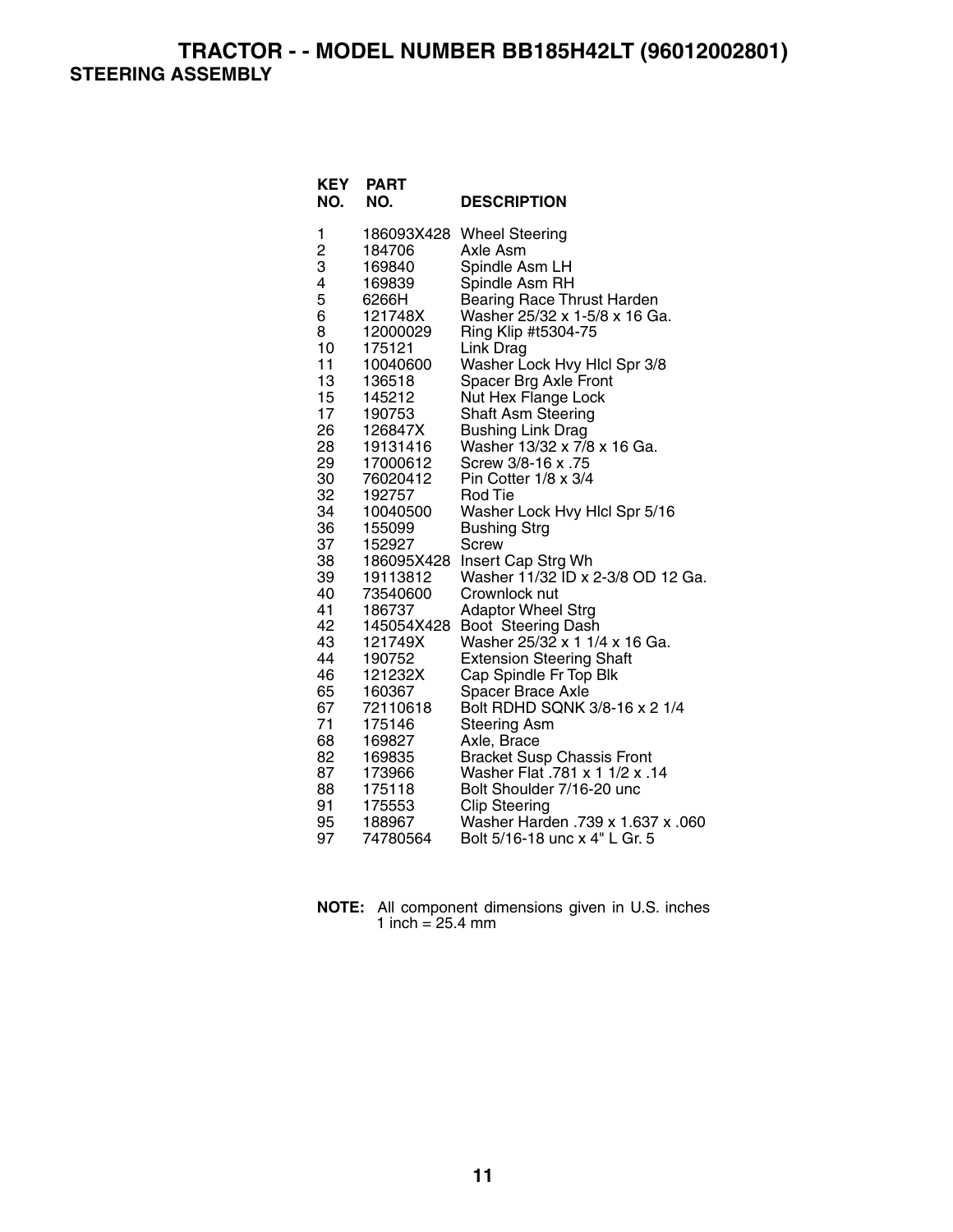**TRACTOR - - MODEL NUMBER BB185H42LT (96012002801) SEAT ASSEMBLY** 



```
seat_lt.knob_13
```

| 13 | 121248X  | Bushing Snap Blk Nyl 50 ld                          |
|----|----------|-----------------------------------------------------|
| 14 | 72050412 | Bolt Rdhd Sqnk 1/4-20 x 1-1/2                       |
| 15 | 134300   | Spacer Split 28x 88                                 |
| 16 | 121250X  | <b>Spring Cprsn</b>                                 |
| 17 | 123976X  | Nut Lock 1/4 Lge Flg Gr. 5 Zinc                     |
| 21 | 171852   | Bolt Shoulder 5/16-18 unc                           |
| 22 | 73800500 | Nut Hex Lock W/Ins 5/16-18                          |
| 24 | 19171912 | Washer 17/32 x 1-3/16 x 12 Ga.                      |
| 25 | 127018X  | Bolt Shoulder 5/16-18 x 62                          |
|    |          |                                                     |
|    |          | NOTE: All component dimensions given in U.S. inches |
|    |          |                                                     |
|    |          | 1 inch = $25.4$ mm                                  |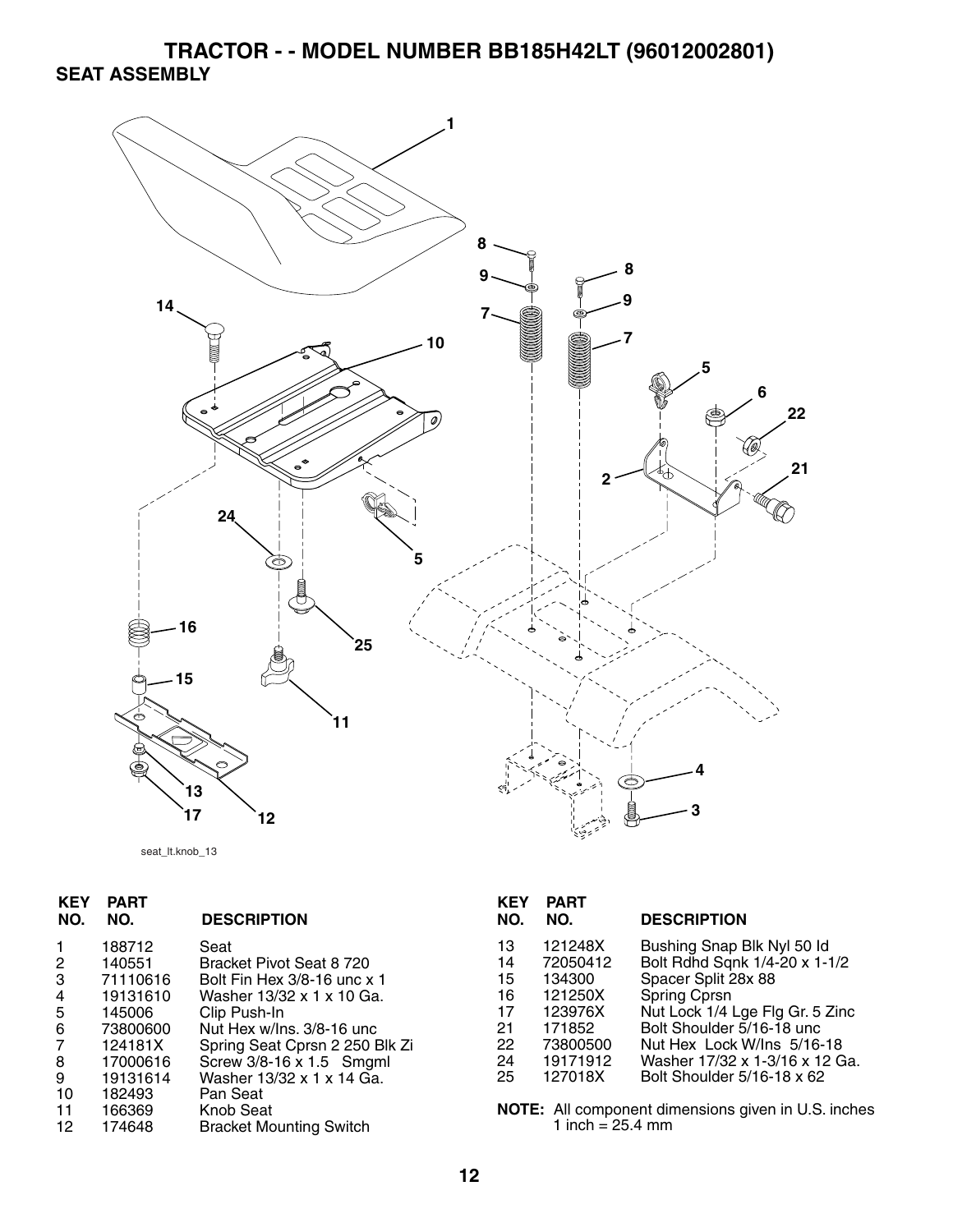#### **ENGINE**



40 124028X Bushing Snap

Screw Hex Wsh Thdrol 1/4-20 x 3/4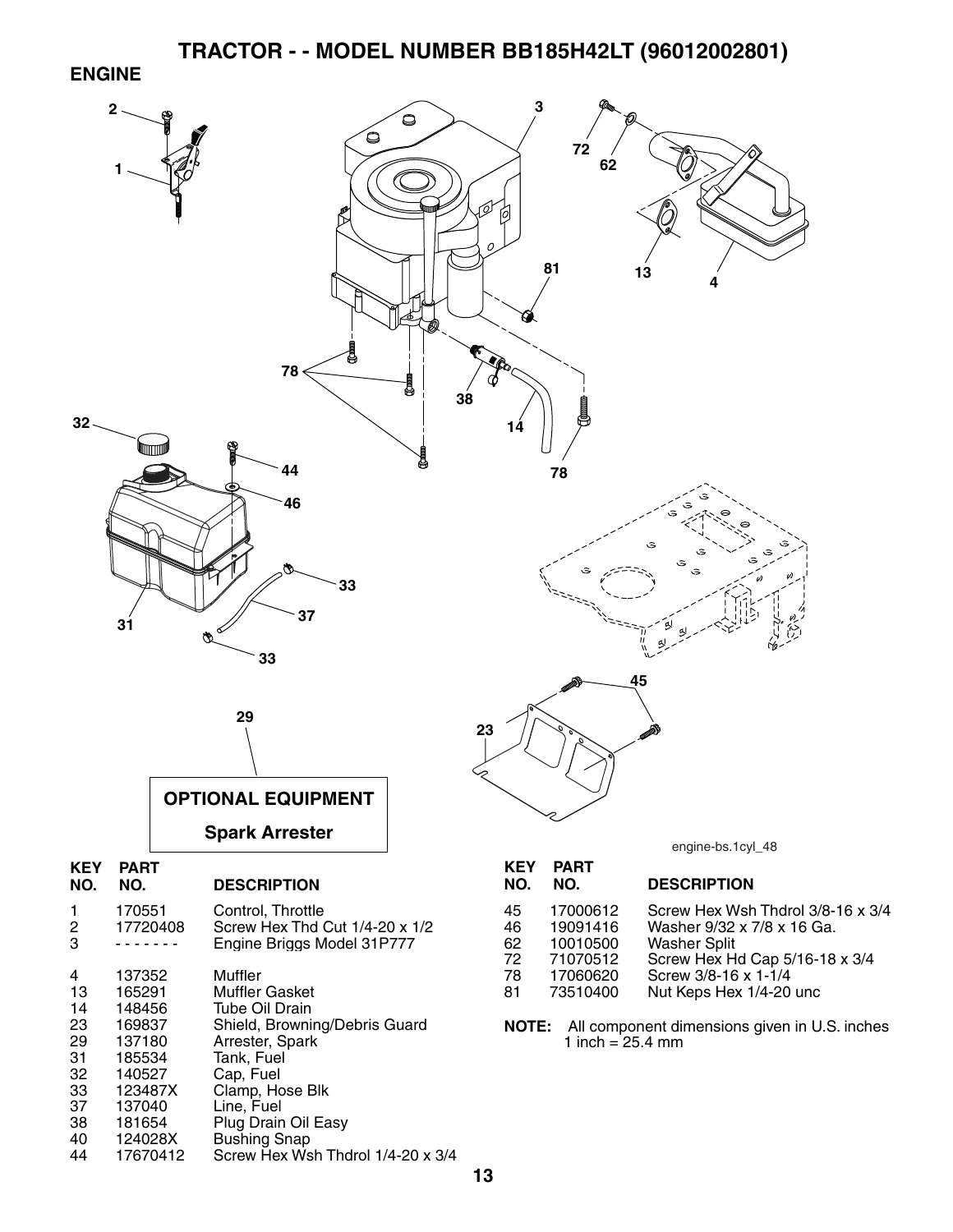**TRACTOR - - MODEL NUMBER BB185H42LT (96012002801) MOWER DECK** 

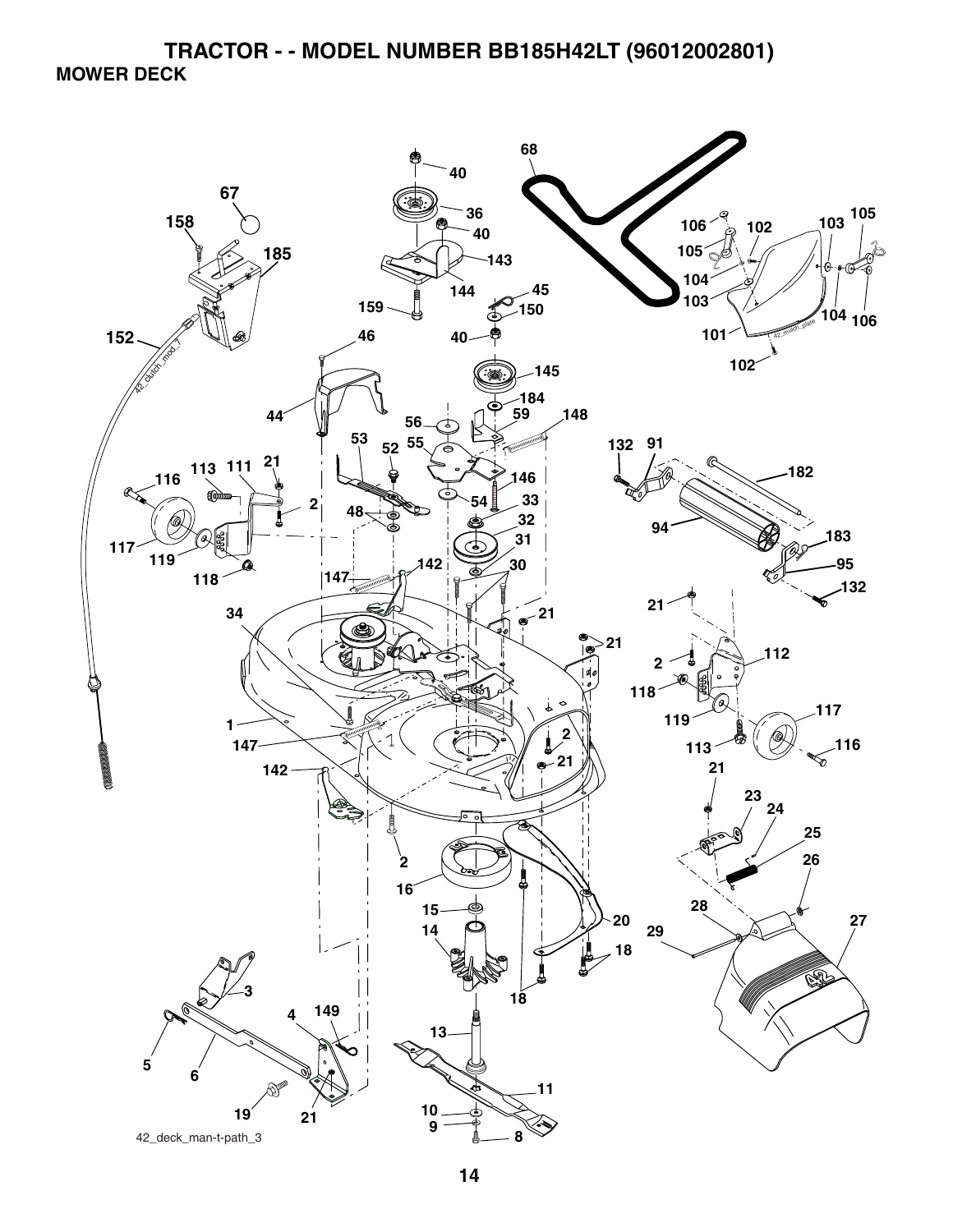# **TRACTOR - - MODEL NUMBER BB185H42LT (96012002801) MOWER DECK**

| <b>KEY</b><br>NO. | <b>PART</b><br>NO. | <b>DESCRIPTION</b>                                          | <b>KEY</b><br>NO. | <b>PART</b><br>NO. | <b>DESCRIPTION</b>                                                     |
|-------------------|--------------------|-------------------------------------------------------------|-------------------|--------------------|------------------------------------------------------------------------|
| 1                 | 165892             | Mower Deck Assembly, 42"                                    | 56                | 122052X            | Spacer, Retainer                                                       |
| 2                 | 72140506           | <b>Bolt</b>                                                 | 59                | 141043             | <b>Guard TUV Idler</b>                                                 |
| 3                 | 138017             | Bracket Asm Fr. Sway Bar 3/42                               | 67                | 171598             | Knob Round                                                             |
| 4                 | 165460             | Bracket Asm Deck 42" Sway Bar                               | 68                | 144959             | V-Belt, 42" Mower                                                      |
| 5                 | 4939M              | <b>Retainer Spring</b>                                      | 91                | 180532             | Bracket Roller Nose LH                                                 |
| 6                 | 178024             | <b>Bar Sway Deck</b>                                        | 94                | 132264             | Roller Nose                                                            |
| 8                 | 850857             | Bolt 3/8-24 x 1.25 Gr. 8 patched                            | 95                | 180533             | <b>Bracket Roller Nose RH</b>                                          |
| 9                 | 10030600           | Washer, Lock                                                | 101               | 136420             | <b>Mulcher Cover</b>                                                   |
| 10                | 140296             | Washer, Hardened                                            | 102               | 71081010           | Screw, Pan Hd Phillip 10-24 x 5/8                                      |
|                   |                    | (The following Blades are available)                        | 103               | 19061216           | Washer, Flat                                                           |
| 11                | 138971             | Blade Mower 42" Hi-Lift                                     | 104               | 10071000           | Washer, Lock                                                           |
|                   |                    | (for bagging and discharging)                               | 105               | 160793             | <b>Latch Assembly</b>                                                  |
| - -               | 134149             | Blade, Mulching 42" Std                                     | 106               | 2029J              | Nut, Weld                                                              |
|                   |                    | (for mulching mowers only)                                  | 111               |                    | 179292X421 Bracket Asm. Whl Ga. LH                                     |
| - -               | 139775             | Blade Mulching 42" Premium                                  | 112<br>113        | 179293X421         | Bracket Asm Whl Ga. RH                                                 |
|                   |                    | (For better wear when mulching)                             | 116               | 17000510<br>4898H  | Screw 5/16-18<br>Bolt, Shoulder                                        |
| 13                | 137645<br>128774   | Shaft Assembly, Mandrel, Vented<br>Housing, Mandrel, Vented | 117               | 188606             | Wheel, Gauge                                                           |
| 14<br>15          | 110485X            | Bearing, Ball, Mandrel                                      | 118               | 73930600           | Nut Centerlock 3/8-16                                                  |
| 16                | 174493             | Stripper, Mandrel Deck                                      | 119               | 19121414           | Washer 3/8 x 7/8 x 14 Ga.                                              |
| 18                | 72140505           | Bolt, Carriage 5/16-18 x 5/8                                | 132               | 17000612           | Screw 3/8-16 x 3/4                                                     |
| 19                | 132827             | Bolt, Shoulder                                              | 136               | 155986             | Bar Adjusting Gauge Wheel                                              |
| 20                | 159770             | Baffle, Vortex                                              | 142               | 165890             | Arm Spring Brake Mower                                                 |
| 21                | 73680500           | Nut                                                         | 143               | 157109             | Bracket Arm Idler 42"                                                  |
| 23                | 177563             | Bracket, Deflector Mower 42"                                | 144               | 173441             | Keeper Belt 42" Clutch Cable                                           |
| 24                | 105304X            | Cap, Sleeve 80 x 112 Blk Mower                              | 145               | 173437             | <b>Pulley Idler Flat</b>                                               |
| 25                | 123713X            | Spring, Torsion, Deflector 2 52                             | 146               | 173443             | <b>Bolt Carriage Idler</b>                                             |
| 26                | 110452X            | Nut, Push Phos & Oil                                        | 147               | 131335             | <b>Spring Extension</b>                                                |
| 27                |                    | 130968X428 Shield, Deflector 42" Blk                        | 148               | 169022             | Spring Return Idler                                                    |
| 28                | 19111016           | Washer 11/32 x 5/8 x 16 Ga.                                 | 149               | 165898             | <b>Retainer Spring Yellow</b>                                          |
| 29                | 131491             | Rod, Hinge 42" 6 75 W/G                                     | 150               | 19091210           | Washer 9/32 x 3/4 x 10 Ga.                                             |
| 30                | 173984             | <b>Screw Thdrol</b>                                         | 152               | 169676             | Clutch Cable 42"                                                       |
| 31                | 187690             | Washer, Spacer Mower Vented                                 | 158               | 17720408           | Screw Hex Thd Cut 1/4-20 x 1/2                                         |
| 32                | 173436             | Pulley, Mandrel                                             | 159               | 72140614           | Bolt Rdhd Sqn 3/8-16 unc x 1-3/4                                       |
| 33                | 178342             | Nut, Toplock                                                | 182               | 179126             | Rod Roller Nose                                                        |
| 34                | 72110612           | Bolt Carr SH 3/8-16 x 1-1/2 Gr.5                            | 183               | 163552             | <b>Retainer Spring</b>                                                 |
| 36                | 173438             | Pulley, Idler, Flat                                         | 184               | 19131410           | Washer 13/32 x 7/8 x 10 Ga.                                            |
| 40                | 73900600           | Nut Lock 3/8-16                                             | 185               | 188234             | Head Asm Cable Clutch                                                  |
| 44                | 140088             | Guard, Mandrel, LH                                          | $\sim$ $-$        | 130794             | Mandrel Assembly (Includes Hous-                                       |
| 45                | 4497H              | Retainer                                                    |                   |                    | ing Shaft and Shaft Hardware Only                                      |
| 46                | 137729             | Screw, Thdrol 1/4-20 x 5/8 T                                |                   |                    | - Pulley Not Included)                                                 |
| 48                | 133944             | Washer, Hardened                                            |                   | 172559             | Replacement Mower, Complete                                            |
| 52                | 139888             | Bolt, Shoulder 5/16-18 unc                                  |                   |                    | (Std. deck-Order seperately mulcher                                    |
| 53                | 184907             | Arm Assembly, Pad, Brake                                    |                   |                    | cover, nose roller and gauge wheel                                     |
| 54<br>55          | 178515<br>155046   | Washer, Hardened<br>Arm, Idler                              |                   |                    | componants Key Nos. 101-106, 91,<br>94, 95, 132, 182, 183 and 116-119) |
|                   |                    |                                                             |                   |                    |                                                                        |
|                   |                    |                                                             |                   |                    | NOTE: All component dimensions given in U.S. inches                    |

 <sup>1</sup> inch = 25.4 mm